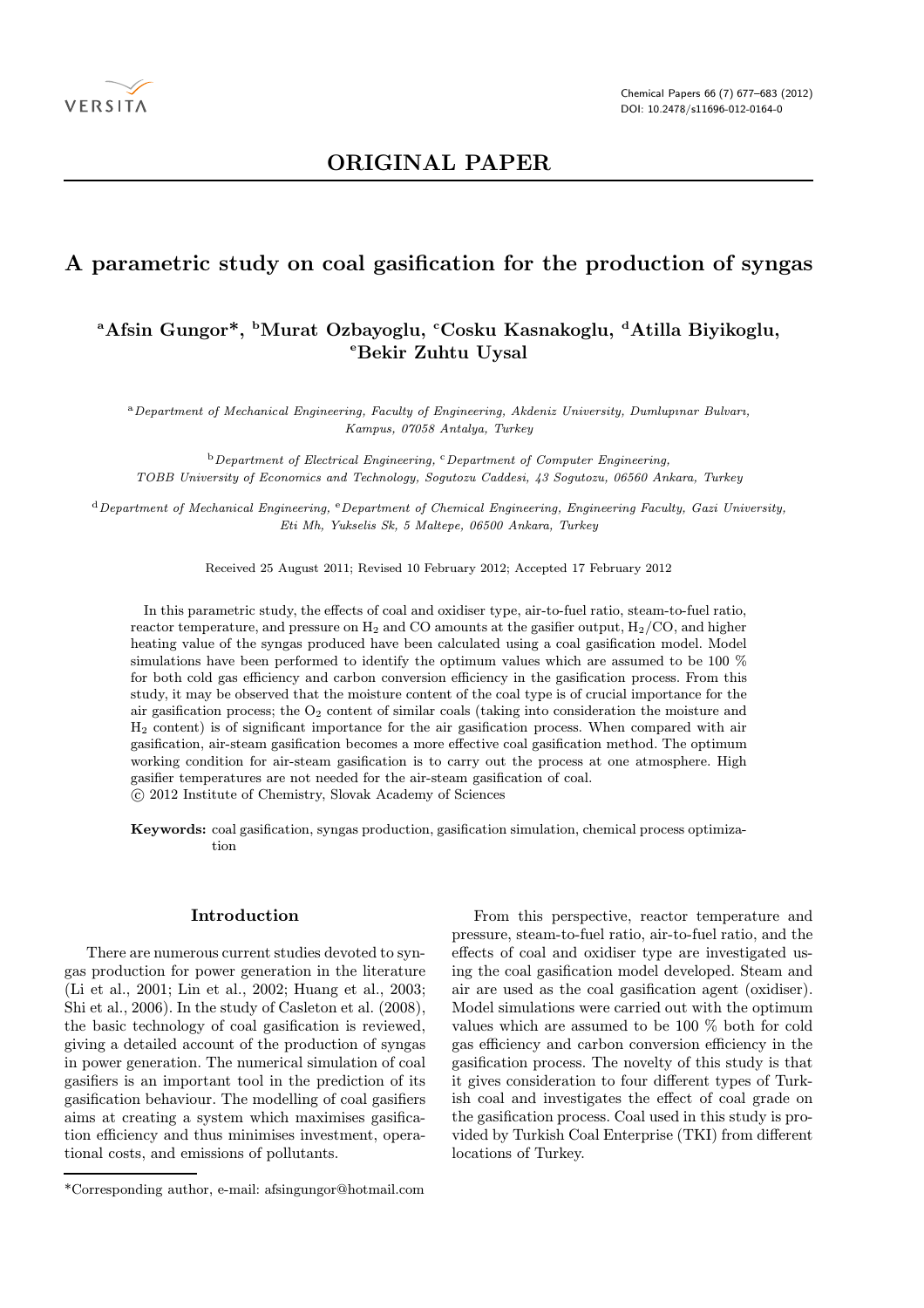#### Theoretical

Achieving the best synthesis gas (syngas) composition for power generation and the production of coal chemicals represents a challenge. An accurate understanding of the gasification phenomena is needed for a reliable prediction of performance by way of modelling. From this perspective, the present study seeks to develop a model for the coal gasification process. The most significant reactions used in the model are as follows:

$$
C + 1/2O_2 \leftrightarrow CO \tag{1}
$$

$$
C + O_2 \leftrightarrow CO_2 \tag{2}
$$

$$
CO + 1/2O_2 \leftrightarrow CO_2 \tag{3}
$$

$$
H_2 + 1/2O_2 \leftrightarrow H_2O \tag{4}
$$

$$
C + H_2O \leftrightarrow CO + H_2 \tag{5}
$$

 $C + CO<sub>2</sub> \leftrightarrow 2CO$  (6)

 $C + 2H_2 \leftrightarrow CH_4$  (7)

$$
CH_4 + H_2O \leftrightarrow CO + 3H_2 \tag{8}
$$

where Eq. (5) represents heterogeneous water-gasshift (WGS) reaction, Eq. (6) Boudouard equilibrium, Eq. (7) hydrogenating gasification, and Eq. (8) methane decomposition.

The model is based on the assumption that the gasifier is operated isothermally, and chemical equilibrium is achieved. The equilibrium constants of Boudouard, heterogeneous WGS, and hydrogenating gasification reactions are given in Table 1 (Tsui et al., 2002).

The higher heating value of the synthesis gas is computed from the sum of the heating values of the individual combustible constituents, being  $H_2$ , CO, H2S, and CH4. The data for the heating values and enthalpies of these gases at various temperatures are

Table 1. Equilibrium constants

| Temperature                       | $K_{\rm{D,W}}$                                                                                                           | $K_{\rm p,b}$                                                                                                          | $K_{\rm p,m}$                                                                                                        |
|-----------------------------------|--------------------------------------------------------------------------------------------------------------------------|------------------------------------------------------------------------------------------------------------------------|----------------------------------------------------------------------------------------------------------------------|
| K                                 | Eq. (5)                                                                                                                  | Eq. (6)                                                                                                                | Eq. (7)                                                                                                              |
| 400<br>600<br>800<br>1000<br>1500 | $7.70 \times 10^{-11}$<br>$5.10 \times 10^{-5}$<br>$4.40 \times 10^{-2}$<br>$2.62 \times 10^{0}$<br>$6.08 \times 10^{2}$ | $5.20 \times 10^{-14}$<br>$1.90 \times 10^{-6}$<br>$1.10 \times 10^{-2}$<br>$1.90 \times 10^{0}$<br>$1.62 \times 10^3$ | $2.99 \times 10^5$<br>$9.24 \times 10^{1}$<br>$1.34 \times 10^{0}$<br>$9.60 \times 10^{-2}$<br>$2.50 \times 10^{-3}$ |

 $K_{p,w}$ ,  $K_{p,b}$ , and  $K_{p,m}$  represent the equilibrium constants for water-gas-shift, Boudouard, and methane formation reactions, respectively.



Fig. 1. Flow-chart of gasification model.

readily available in many references (Kaushal et al., 2007). In this case, the amounts of  $H_2S$  and  $CH_4$  are negligible, hence they are not included in the calculations of heating value.

In the model, a combined relaxation Newton– Raphson method is used, with Fortran as the computer code. The following equation is used in the solution of matrix with three bands:

$$
X^{B+1} = X^B - \left(\frac{\partial F}{\partial X}\right)^{-1} F^B \tag{9}
$$

where  $X$  and  $F$  represent the variable and function vectors, respectively, and  $B$  is iteration number. The elements of the matrix with three bands are calculated using the Jacobian term,  $\partial F/\partial X$ . The flow-chart of the computations in the model is presented in Fig. 1.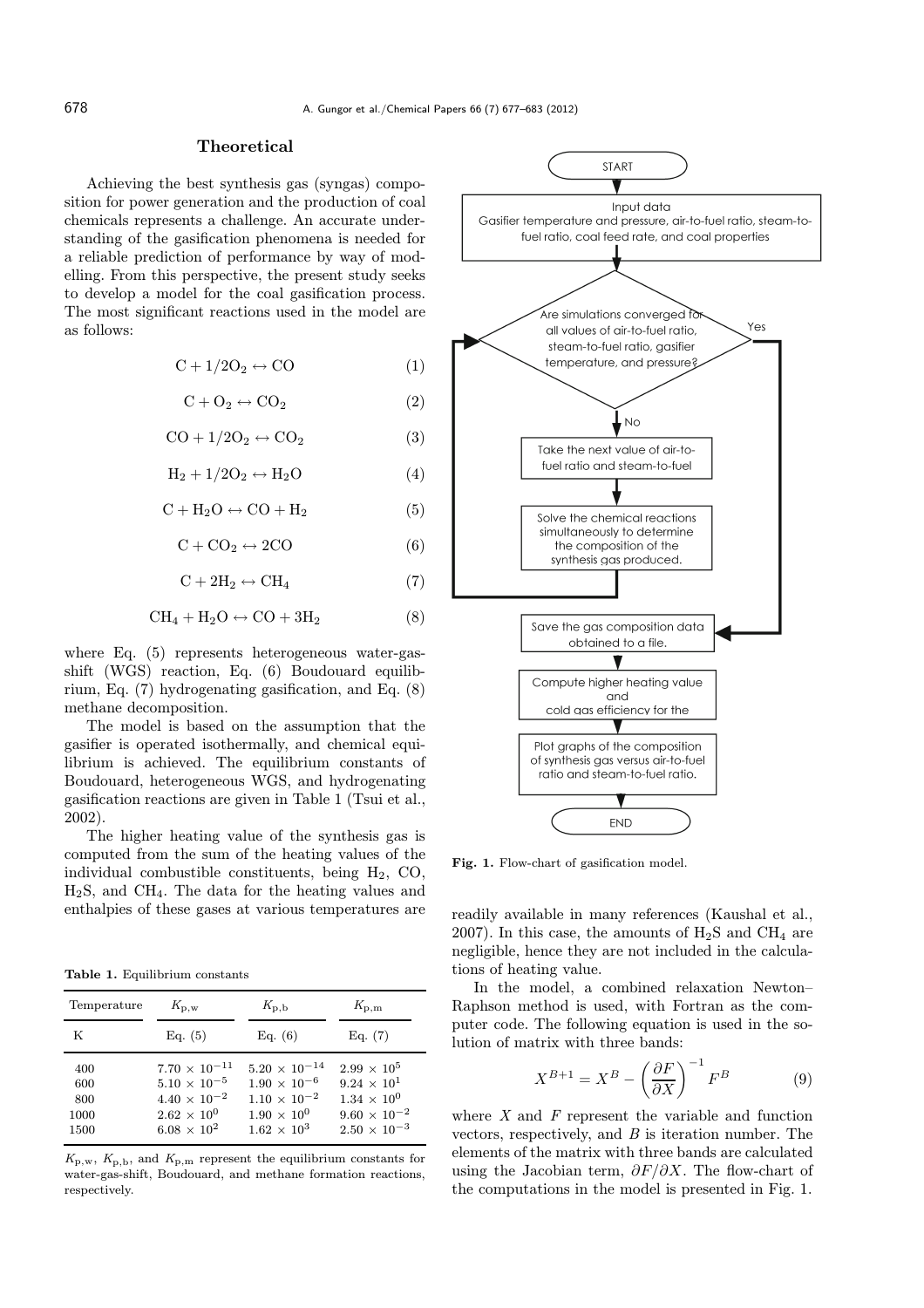

Fig. 2. Effect of air-to-fuel mass ratio on  $H_2/CO$  at gasifier output (a),  $H_2$  (b) and CO (c) amounts at gasifier output, and higher heating value of syngas (d) for four different kinds of Turkish coal; ▲ – ILGIN-1, ♦ – ILGIN-2, ● – YATAGAN , + –<br>TUNCBILEK TUNCBILEK.

|  | Table 2. Coal properties |
|--|--------------------------|
|  |                          |

| Property              | ILGIN-2 | $ILGIN-1$ | YATAGAN | TUNCBILEK |  |
|-----------------------|---------|-----------|---------|-----------|--|
| C (mass $%$ )         | 24.82   | 27.14     | 32.48   | 56.89     |  |
| H (mass $\%$ )        | 2.82    | 2.05      | 2.79    | 4.28      |  |
| O (mass $\%$ )        | 4.17    | 10.16     | 12.91   | 7.97      |  |
| N (mass $\%$ )        | 0.62    | 0.61      | 0.66    | 2.16      |  |
| $S$ (mass $\%$ )      | 5.35    | 1.36      | 0.88    | 1.47      |  |
| Ash (mass $\%$ )      | 16.58   | 5.42      | 6.44    | 13.72     |  |
| Moisture (mass $\%$ ) | 45.64   | 53.26     | 43.84   | 13.51     |  |
| LHV (MJ $kg^{-1}$ )   | 9.5     | 8.6       | 11.2    | 22.7      |  |
| HHV (MJ $kg^{-1}$ )   | 11.2    | 10.3      | 12.9    | 23.9      |  |
|                       |         |           |         |           |  |

LHV – Lower heating value, HHV – higher heating value.

The input parameters for the model are coal-feed rate, coal properties, gasification temperature and pressure, air-to-fuel ratio, and steam-to-fuel ratio. The simulation model calculates the synthesis gas composition,  $H_2/CO$  and higher heating value for the airto-fuel ratio and steam-to-fuel ratio under the given operating conditions.

#### Results and discussion

There are many parameters affecting the composition of synthesis gas which render the problem more complex. In this study, the reactor temperature and pressure, steam-to-fuel ratio, air-to-fuel ratio, and the effects of coal and oxidiser type are investigated using the coal gasification model developed. Steam and air are used as the coal gasification agent (oxidiser). All model simulations were carried out for the optimum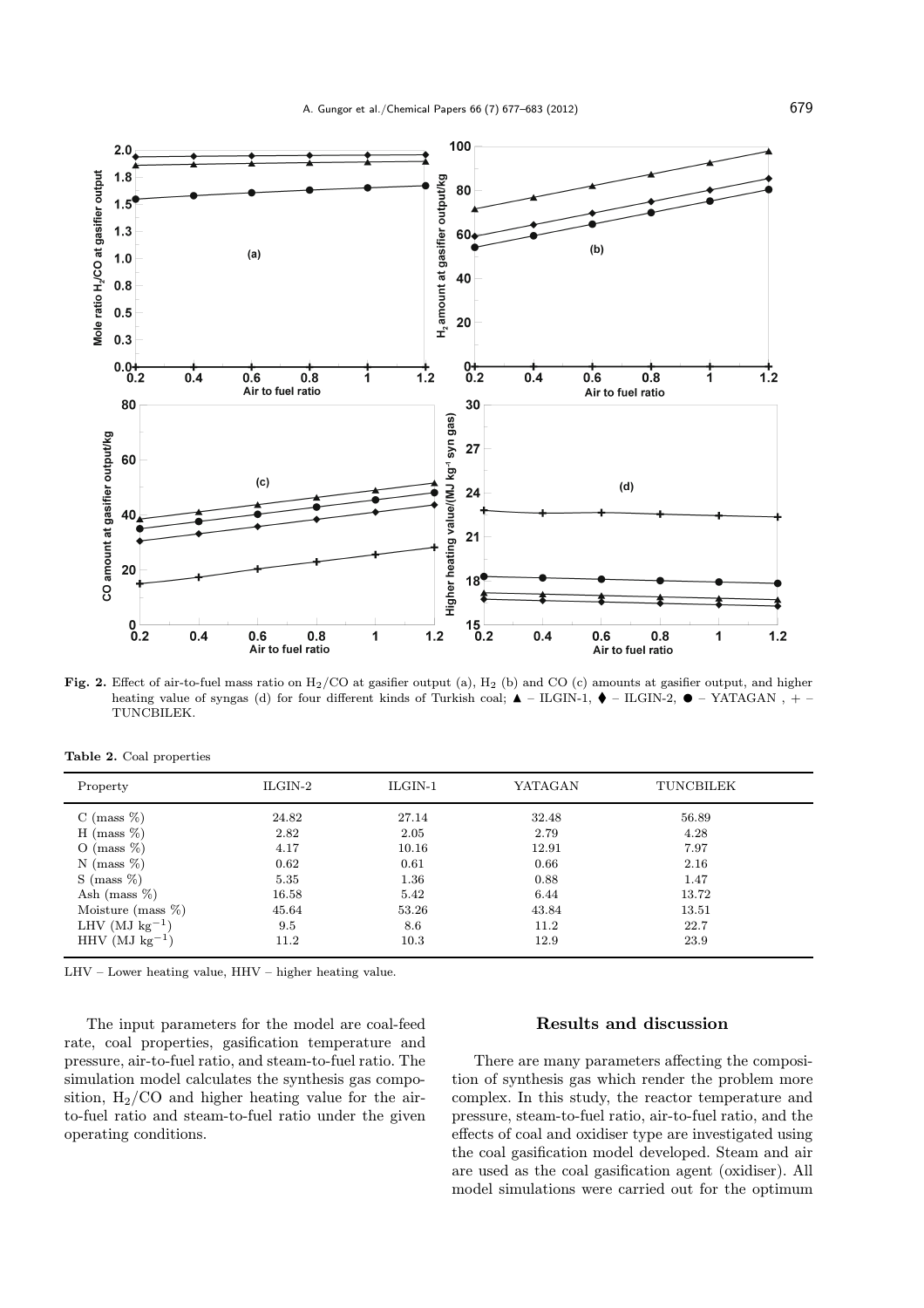

Fig. 3. Effect of steam-to-fuel mass ratio on  $H_2/CO$  at gasifier output (a),  $H_2$  (b) and CO (c) amounts at gasifier output, and higher heating value of syngas (d) for four different kinds of Turkish coal; ▲ – ILGIN-1, ♦ – ILGIN-2, ● – YATAGAN ,<br>+ – TUNCBILEK  $+-$  TUNCBILEK.

values, which are assumed to be 100 % both for carbon conversion efficiency and cold gas efficiency of the gasification process. The coal properties used in the model are given in Table 2. It should be noted that hydrogen and oxygen are assumed to be present as  $H_2$ and  $O_2$ .

Fig. 2 shows the effect of the air-to-fuel ratio on the  $H<sub>2</sub>/CO$  at the gasifier output, on  $H<sub>2</sub>$  and CO amounts at the gasifier output, and the higher heating value of syngas for four different kinds of Turkish coal. Fig. 2 plots the predicted modelling results for six air-to-fuel mass ratios (0.2, 0.4, 0.6, 0.8, 1.0, and 1.2). Under this assumption, the steam-to-fuel mass ratio is 0 kg steam per kg of fuel, gasifier temperature is 1400 K, gasifier pressure is 101.325 kPa, and coal feed is 1000 kg. Therefore, air is used as the coal gasification agent. As can be seen in Fig. 2, the increase in  $H_2$  and CO amounts at the gasifier output is caused by the increase in the air-to-fuel ratio. Increasing the air-tofuel ratio has a negative effect on the syngas higher heating value. When the air-to-fuel ratio is increased, a decrease in the higher heating value of syngas is observed, mainly due to a decrease in methane content and concentrations of other light hydrocarbons with high heating values. At higher equivalence ratios, the

higher concentration of nitrogen causes low gas higher heating values. Nitrogen dilutes the product gas and reduces its energy content. On the other hand, the air-to-fuel ratio does not substantially influence the H2/CO at the gasifier output.

ILGIN-1 has the highest moisture content of all the coal types, resulting in the higher  $H_2$  and CO amounts seen in Fig. 2b. This phenomenon shows that the moisture content of the coal type is of crucial importance for the air gasification process. When we consider the coal types with similar C content, it is observed that the gasifier output CO amount is higher in coal which is richer in  $O_2$  content under the same air-to-fuel ratio. This proves that the  $O_2$  content of similar coals is of significant importance for the air gasification process. When we consider coal with a high C content, it is observed that the coal with high moisture and volatile matter also has higher  $H_2$  and CO amounts at the gasifier output, given the same air-to-fuel ratio. However, when the higher heating value is taken into consideration, it is observed that coals that are higher in C concentration have the highest higher heating value, which is also observed in Fig. 2d. This is a major indicator that the coal grade exerts a great effect on gasification behaviour.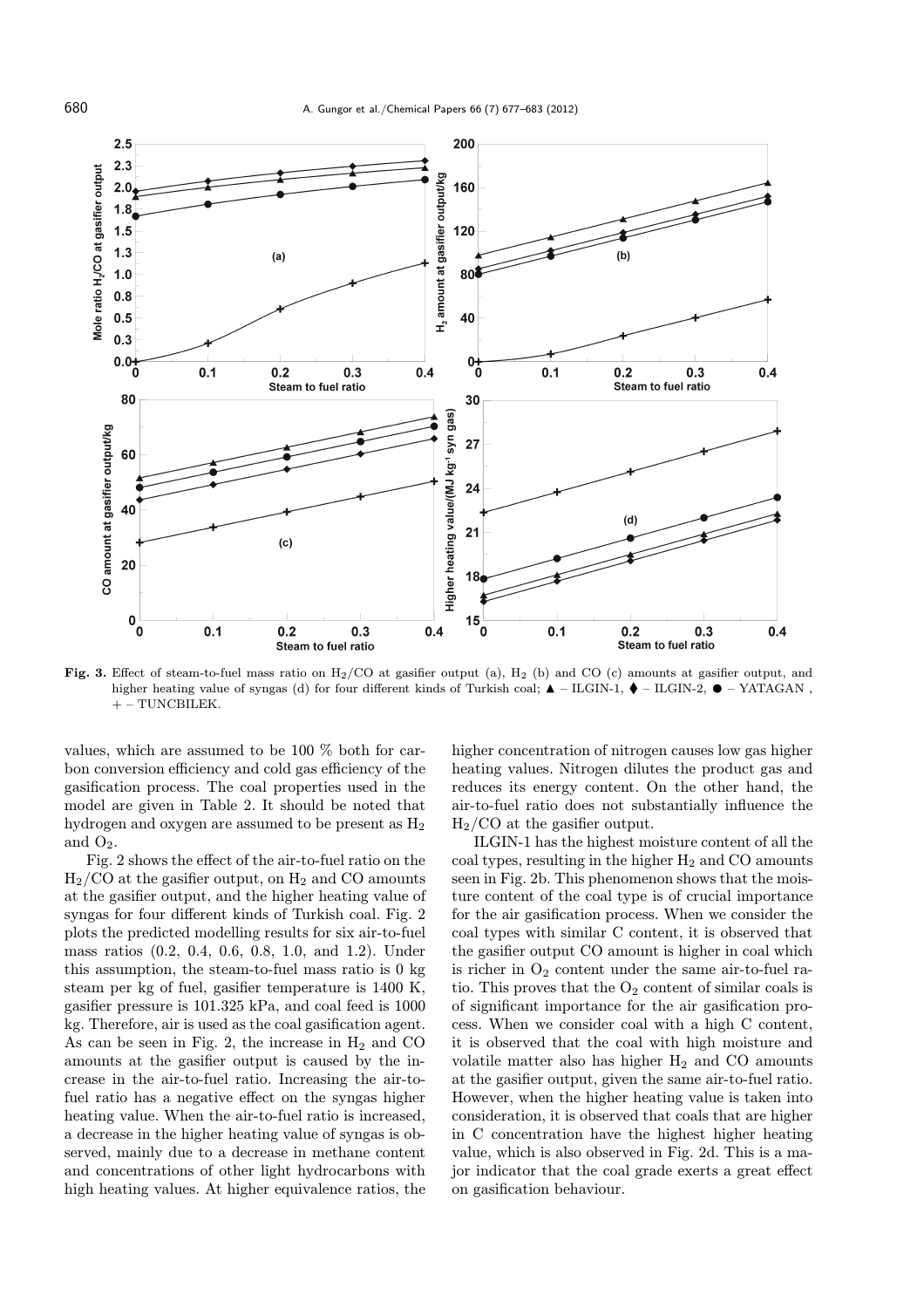

Fig. 4. Effect of gasifier pressure on  $H_2/CO$  at gasifier output (a),  $H_2$  (b) and CO (c) amounts at gasifier output, and higher heating value of syngas (d) for four different kinds of Turkish coal; ▲ – ILGIN-1, ♦ – ILGIN-2, ● – YATAGAN , + –<br>TUNCBILEK TUNCBILEK.

Fig. 3 shows the effect of the steam-to-fuel ratio on the  $H_2/CO$  at the gasifier output, on  $H_2$  and CO amounts at the gasifier output and the higher heating value of syngas for four different kinds of Turkish coal. Fig. 3 plots the predicted model results for five steamto-fuel mass ratios (0, 0.1, 0.2, 0.3, and 0.4). Under this assumption, the air-to-fuel ratio is 1.2 kg air per kg of fuel, gasifier temperature is 1400 K, gasifier pressure is 101.325 kPa, and coal feed is 1000 kg.

Steam gasification has become a favoured method as it maximises the product with high heating rates. Moreover, it has good residence time characteristics and effective tar-char reduction resulting from steamreforming. As the steam is introduced to steam gasification, the gas quality is improved. This study also proves that air-steam gasification is a more effective coal gasification method than air gasification, as can be clearly observed in Fig. 3. Increasing the steam-tofuel ratio has a considerably positive effect on  $H_2$  and CO compositions,  $H_2/CO$  at the gasifier output and higher heating value of the syngas.

Fig. 4 shows the effect of gasifier pressure on  $H<sub>2</sub>/CO$  at the gasifier output, on  $H<sub>2</sub>$  and CO amounts at the gasifier output, and the higher heating value of syngas for four different kinds of Turkish coal. Fig. 4

shows the predicted results for 5 gasifier pressure values (101 kPa, 1013 kPa, 2027 kPa, 3040 kPa, and 4053 kPa). Under this assumption, the air-to-fuel ratio is 1.2 kg air per kg of fuel, the steam-to-fuel ratio is 0.4 kg steam per kg of fuel, the gasifier temperature is 1400 K, and the coal feed is 1000 kg. The gasification pressure influences the reaction kinetics and equilibrium; as the pressure increases, the equilibrium of  $H_2$ and CO production decreases. In this study, it is observed that high pressure reduces the  $H_2$  yield and low pressure does not substantially improve the  $H_2$ yield. The highest  $H_2$  yield occurred at atmospheric pressure. Therefore, it may be concluded that the optimum working condition for air-steam gasification is to carry out the process at one atmosphere.

Fig. 5 shows the effect of gasifier temperature on the  $H_2/CO$  at the gasifier output, on  $H_2$  and CO amounts at the gasifier output, and the higher heating value of syngas for four different kinds of Turkish coal. Fig. 5 plots the predicted modelling results for five gasifier temperature values (1100 K, 1200 K, 1300 K, 1400 K, and 1500 K). Under this assumption, the air-to-fuel mole ratio is 1.2 kg air per kg of fuel, the steam-to-fuel ratio is 0.4 kg steam per kg of fuel, the gasifier pressure is 101 kPa, and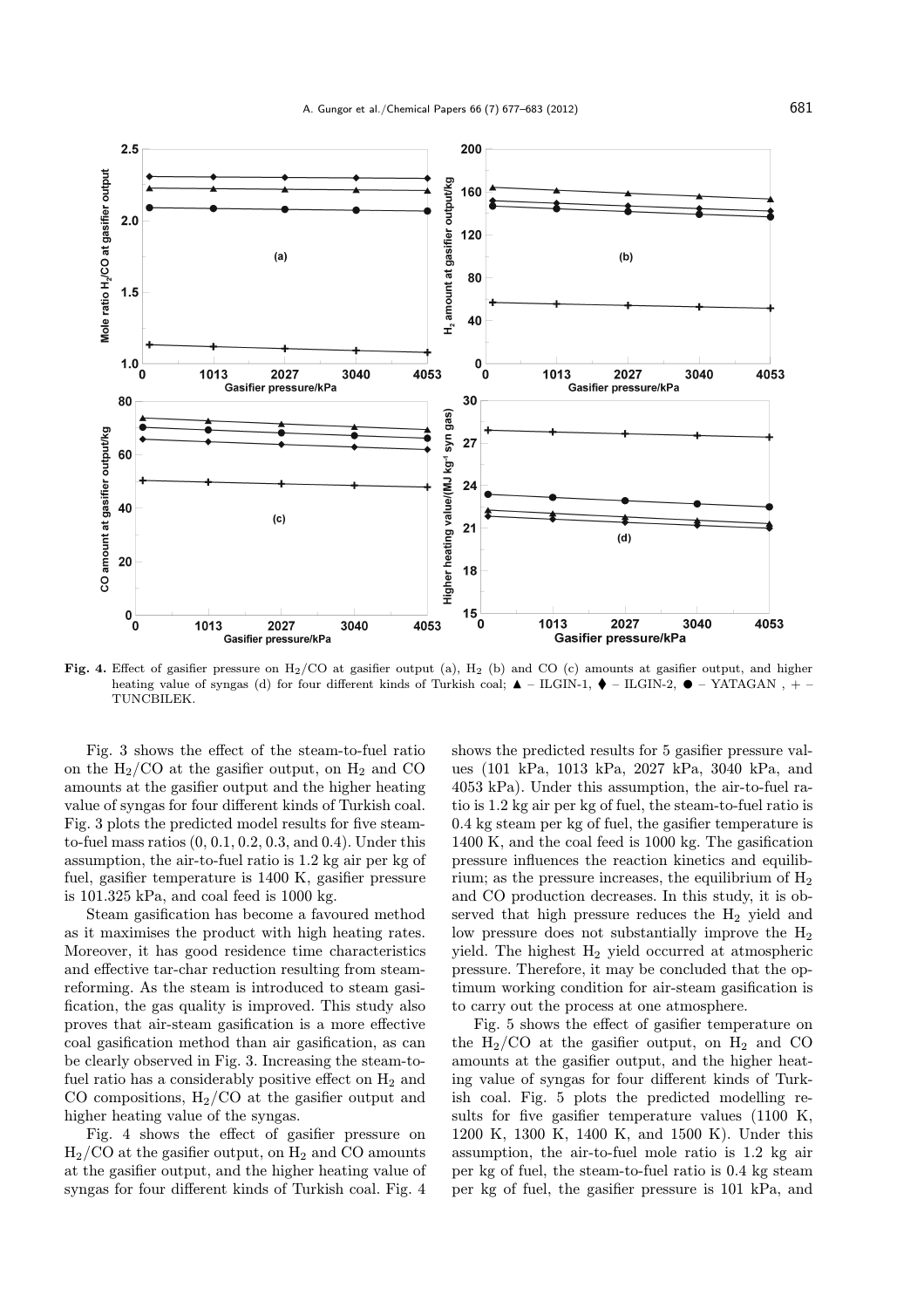

Fig. 5. Effect of gasifier temperature on  $H_2/CO$  at gasifier output (a),  $H_2$  (b) and CO (c) amounts at gasifier output, and higher heating value of syngas (d) for four different kinds of Turkish coal; ▲ – ILGIN-1, ♦ – ILGIN-2, ● – YATAGAN , + –<br>TUNCRILEK TUNCBILEK.

the coal feed is 1000 kg. Fig. 5 shows that the gasifier temperature does not have a significant effect on the air-steam gasification process. It may be assumed that higher gasifier temperatures are not needed for the air-steam gasification of coal. Therefore, a temperature of 1100 K may be considered as the optimum working condition for air-steam gasification.

#### Conclusions

In this parametric study, the effects of coal and oxidiser type, air-to-fuel ratio, steam-to-fuel ratio, reactor temperature, and pressure on  $H_2$  and CO amounts at the gasifier output,  $H_2/CO$ , and higher heating value of the syngas have been estimated using the coal gasification model developed. Model simulations were performed for the optimum values, which are assumed to be 100 % both for cold gas efficiency and carbon conversion efficiency in the gasification process. The results observed in this study are as follows: (i) the moisture content of the coal type is of crucial importance for the air gasification process, (ii) the  $O_2$  content of similar coals (considering moisture and  $H_2$  content) is of significant importance for the air

gasification process, (iii) high pressure reduces the  $H_2$ yield and low pressure does not provide any substantial improvement in the H<sup>2</sup> yield; it may therefore be concluded that the optimum working condition for airsteam gasification is for the process to be conducted at one atmosphere, (iv) higher gasifier temperatures are not necessary for the air-steam gasification of coal.

Acknowledgements. Financial support from the Turkish Coal Enterprise (TKI) is gratefully acknowledged. The authors also express their thanks to Canan Gungor for her contribution to this work.

#### References

- Casleton, K. H., Breault, R. W., & Richards, G. A. (2008). System issues and tradeoffs associated with syngas production and combustion. Combustion Science and Technology, 180, 1013–1052. DOI: 10.1080/00102200801962872.
- Huang, J., Fang, Y., Chen, H., & Wang, Y. (2003). Coal gasification characteristics in a PFB. Energy Fuels, 17, 1474–1479. DOI: 10.1021/ef030052k.
- Kaushal, P., Pröll, T., & Hofbauer, H. (2007). Model development and validation: co-combustion of residual char, gases and volatile fuels in the fast fluidized combustion chamber of a dual fluidized bed biomass gasifier. Fuel, 86, 2687–2695. DOI: 10.1016/j.fuel.2007.03.032.
- Li, X., Grace, J. R., Watkinson, A. P., Lim, C. J., & Ergüdenler,